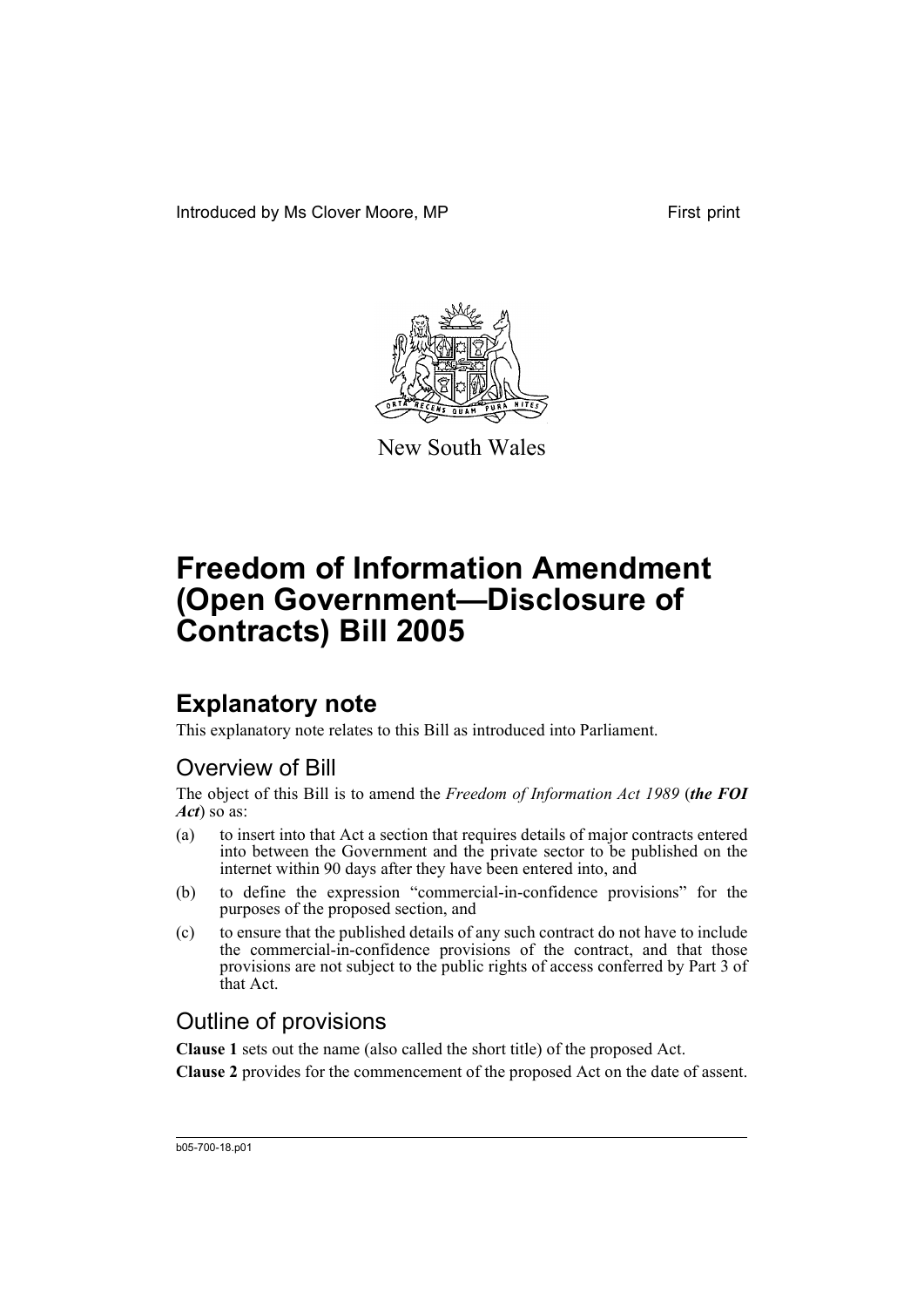Explanatory note

**Clause 3** is a formal provision that gives effect to the amendments to the FOI Act set out in Schedule 1.

## **Schedule 1 Amendments**

#### **Details to be published of contracts between the Government and the private sector**

**Schedule 1 [1]** inserts a new section 15A into Part 2 of the FOI Act. The proposed section provides that details of any contract for more than \$150,000 that is entered into between a government agency and a private sector entity (being a contract to undertake a project or to provide goods or services) are to be published on the agency's internet website, and in such other manner as the Minister responsible for the agency may approve. The details are to be published within 90 days after the government agency enters into the contract. The details to be published vary, depending on whether the contract concerned is for less than \$5 million or for more than \$5 million, but in either case exclude commercial-in-confidence provisions (to be defined in the proposed section). The proposed section will not apply to contracts entered into before the commencement of the proposed section.

### **Further protection for "commercial-in-confidence provisions"**

**Schedule 1 [2]** inserts a new paragraph into clause 7 (1) of Schedule 1 to the FOI Act. The effect of the proposed paragraph is that commercial-in-confidence provisions of a government contract (within the meaning of proposed section 15A) will be specifically exempt from the public disclosure provisions of Part 3 of the FOI Act. **Schedule 1 [3] and [4]** make consequential amendments to clause 7 (1) (b) (i) and (c) (i) of Schedule 1 to the FOI Act.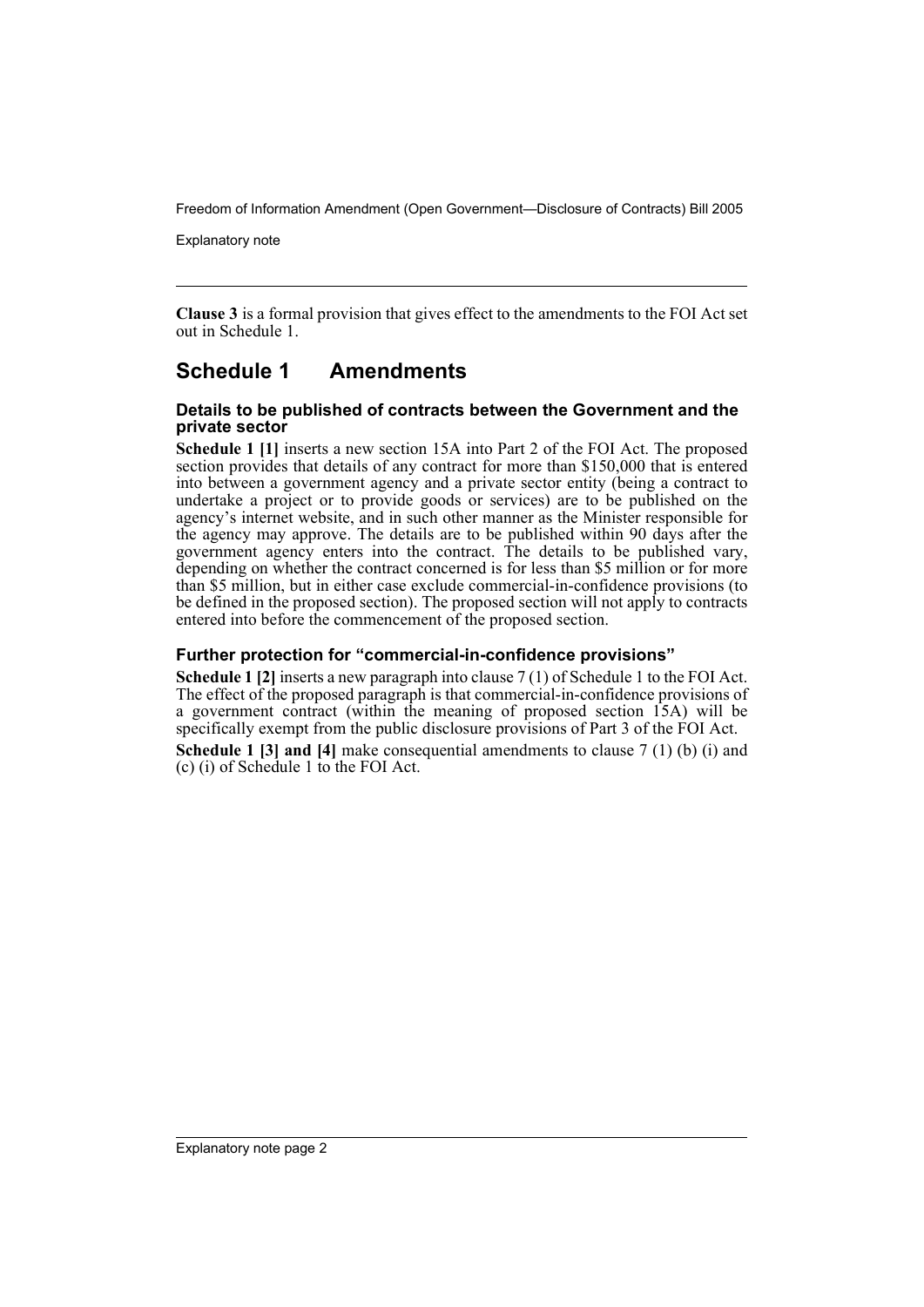Introduced by Ms Clover Moore, MP First print



New South Wales

# **Freedom of Information Amendment (Open Government—Disclosure of Contracts) Bill 2005**

# **Contents**

|                                                     | Page |
|-----------------------------------------------------|------|
| Name of Act                                         |      |
| 2 Commencement                                      |      |
| 3 Amendment of Freedom of Information Act 1989 No 5 | 2    |
| Schedule 1 Amendments                               |      |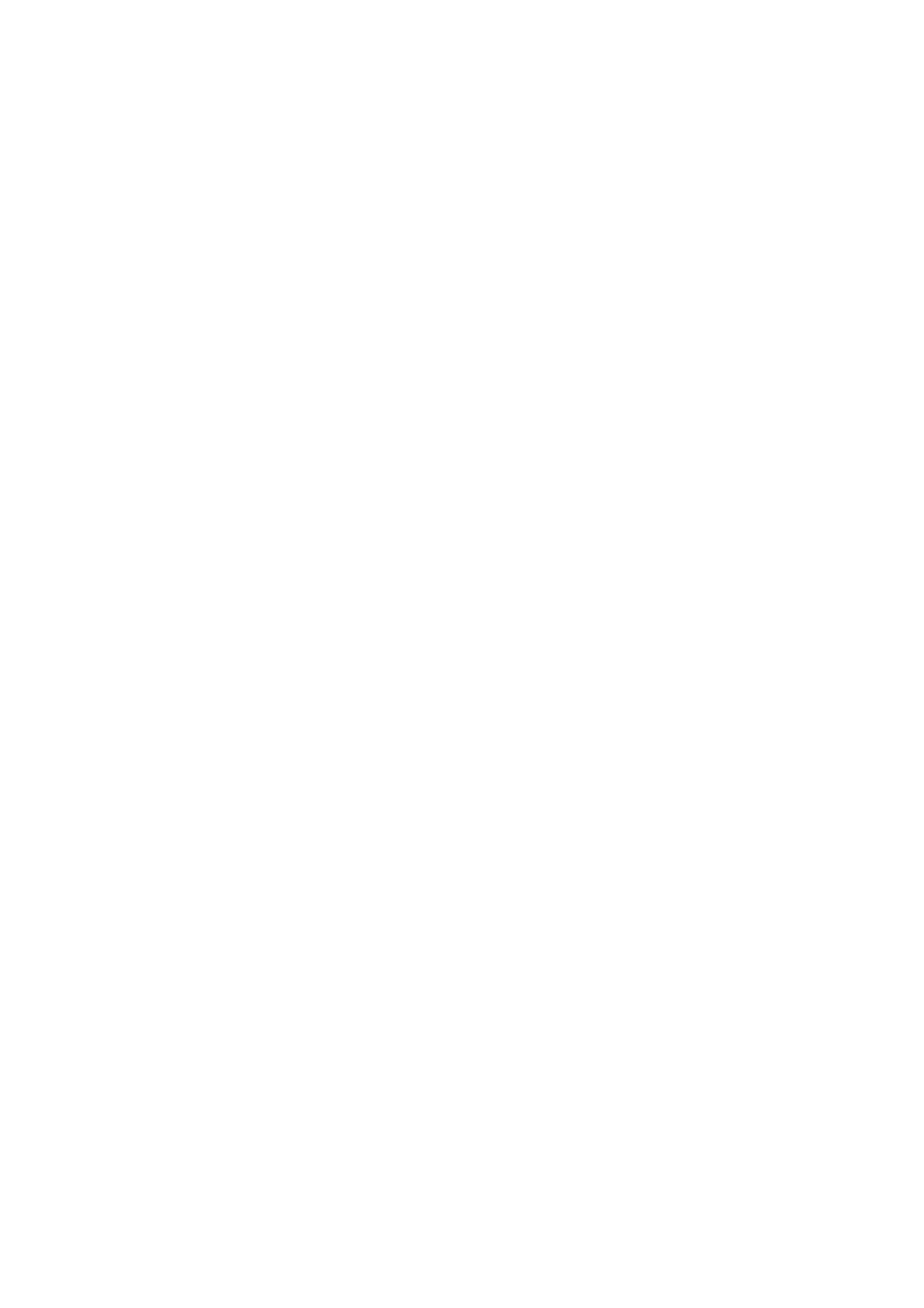

New South Wales

# **Freedom of Information Amendment (Open Government—Disclosure of Contracts) Bill 2005**

No , 2005

## **A Bill for**

An Act to amend the *Freedom of Information Act 1989* so as to require publication of government contracts; and for other purposes.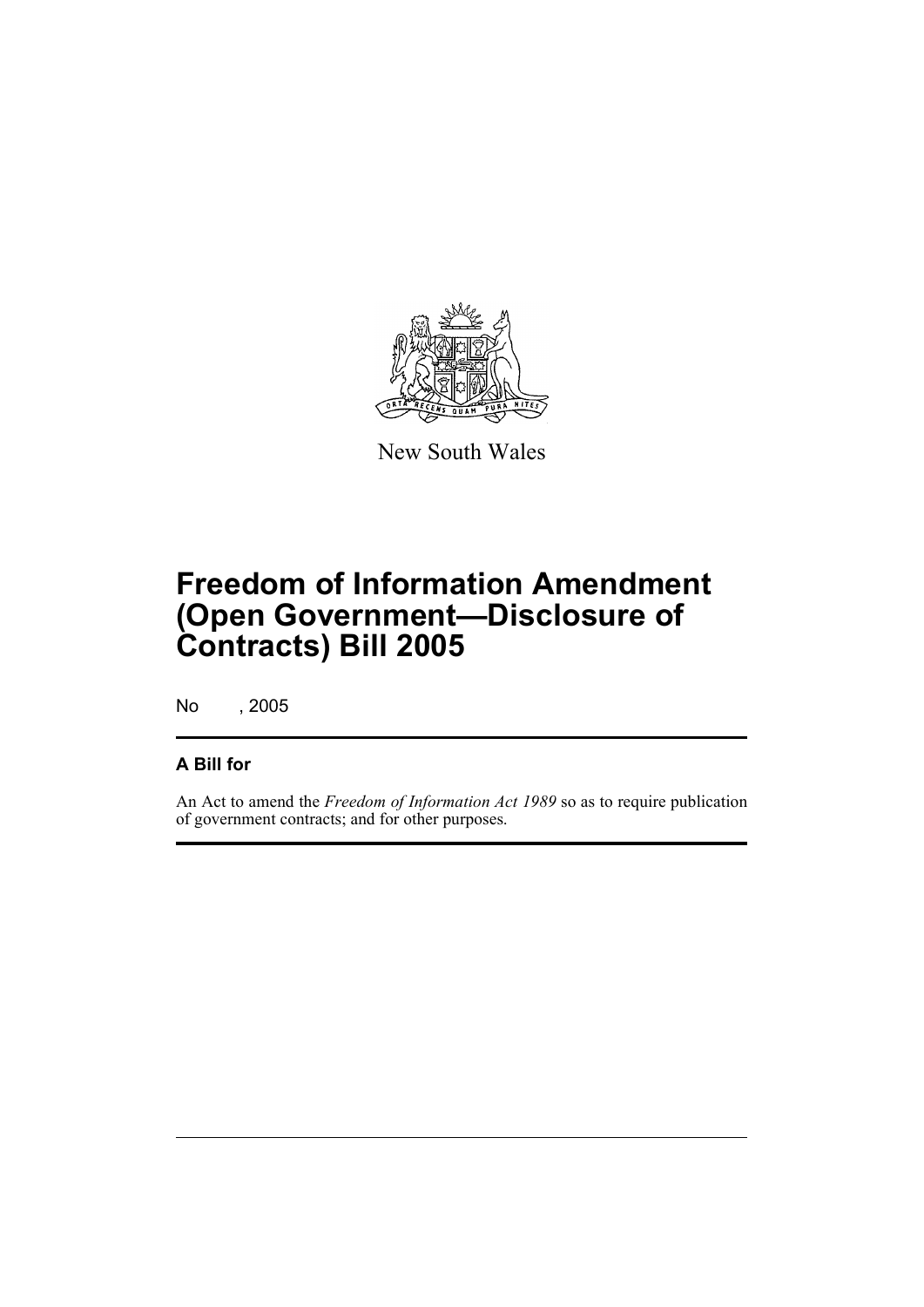<span id="page-5-2"></span><span id="page-5-1"></span><span id="page-5-0"></span>

|              | The Legislature of New South Wales enacts:                                                     |                     |
|--------------|------------------------------------------------------------------------------------------------|---------------------|
|              | Name of Act                                                                                    | $\overline{2}$      |
|              | This Act is the Freedom of Information (Open Government-<br>Disclosure of Contracts) Act 2005. | 3<br>$\overline{4}$ |
| $\mathbf{2}$ | <b>Commencement</b>                                                                            | 5                   |
|              | This Act commences on the date of assent.                                                      | 6                   |
| 3            | Amendment of Freedom of Information Act 1989 No 5                                              | 7                   |
|              | The Freedom of Information Act 1989 is amended as set out in<br>Schedule 1.                    | 8<br>9              |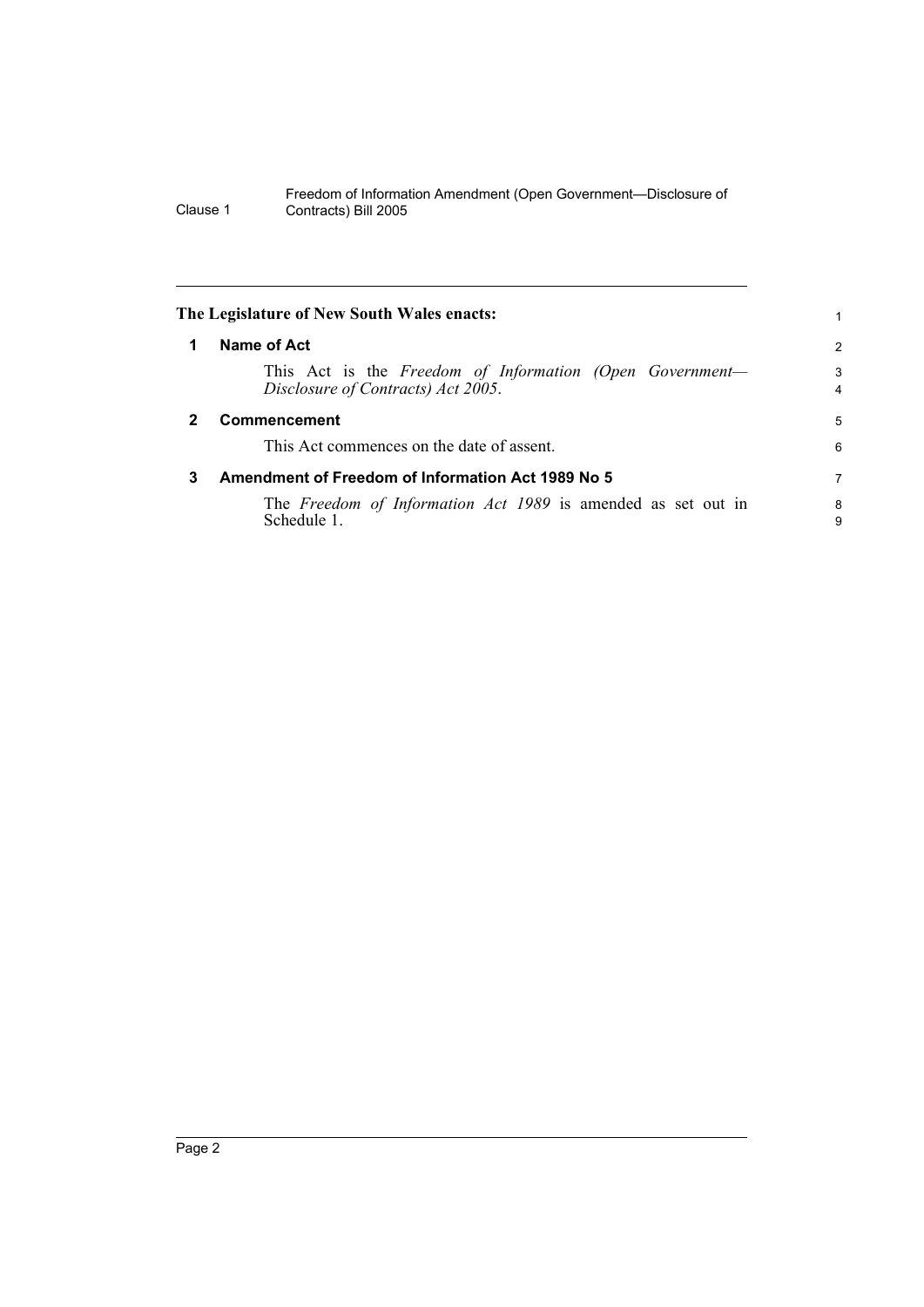Amendments **Schedule 1** Schedule 1

## <span id="page-6-0"></span>**Schedule 1 Amendments**

- (Section 3)
- 3 4

1

 $\overline{2}$ 

# **[1] Section 15A**

Insert after section 15:

#### **15A Disclosure of government contracts with the private sector**

- (1) Within 90 days after a government contract is entered into by or on behalf of an agency, a summary of the main details of the contract must be published on the agency's internet website and in such other manner as the responsible Minister for the agency may approve.
- (2) Without limiting subsection (1), a summary referred to in that subsection must include the following particulars:
	- (a) in relation to a contract under which the total amount to be paid for the project to be undertaken, or for the goods or services to be provided, exceeds \$150,000 but does not exceed \$5 million:
		- (i) the name and business address of the contractor, and
		- (ii) particulars of any cross-ownership between that contractor and any other relevant private sector entities, and
		- (iii) the date on which the contract was entered into, and the period within which the contractor's obligations under the contract are to be fulfilled, and
		- (iv) particulars of the project to be undertaken, or the goods or services to be provided, by the contractor, and
		- (v) the amount payable to the contractor under the contract, and
		- (vi) any provisions under which the amount payable to the contractor may be varied, and
		- (vii) any provisions with respect to the termination, variation or renegotiation of the contract, and
		- (viii) in the case of a contract arising from a tendering process, the criteria against which the various tenders were assessed,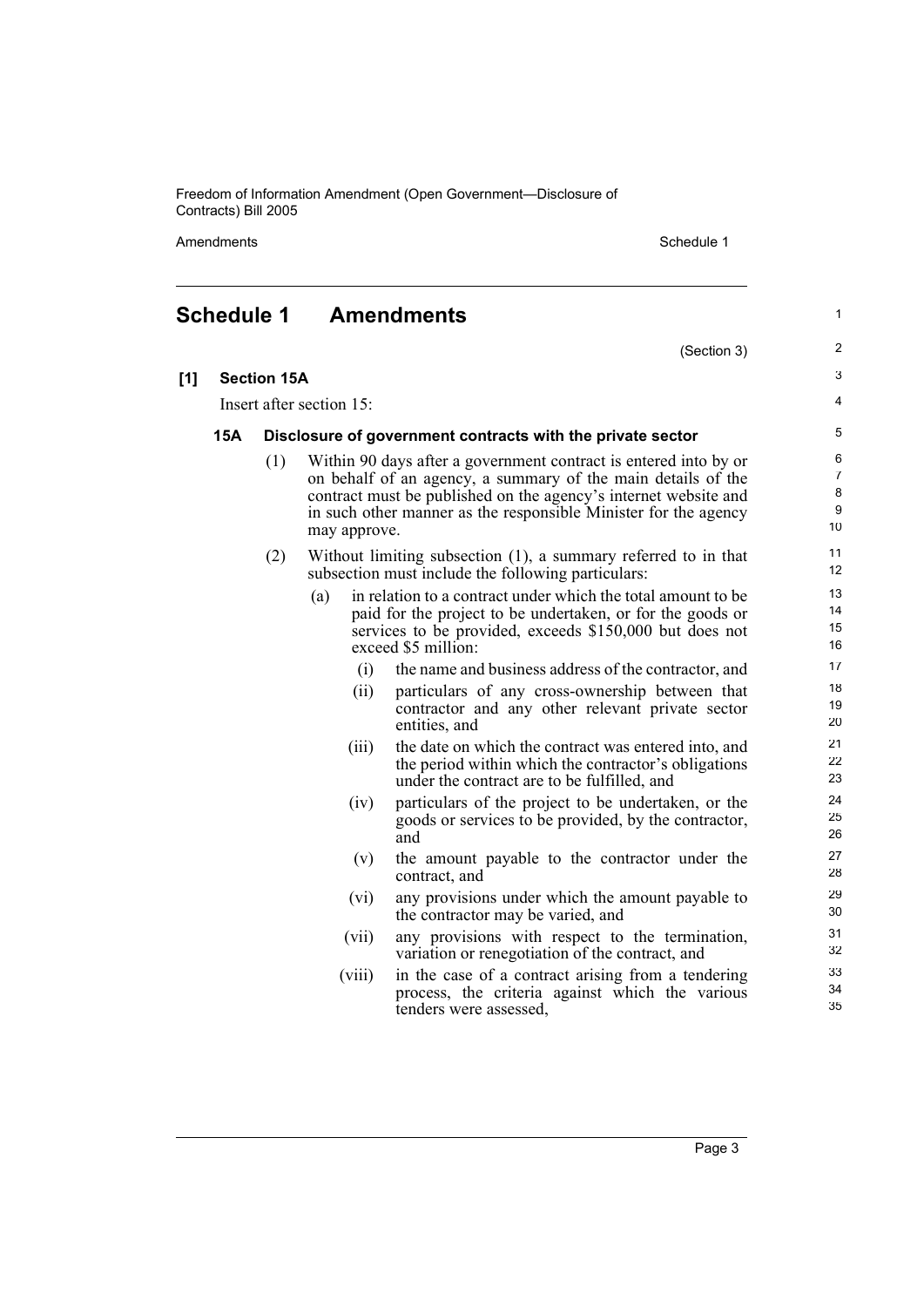Schedule 1 Amendments

|     | (b)              | in relation to a contract under which the total amount to be<br>paid for the project to be undertaken, or for the goods or | 1<br>$\overline{2}$ |
|-----|------------------|----------------------------------------------------------------------------------------------------------------------------|---------------------|
|     |                  | services to be provided, exceeds \$5 million:                                                                              | 3                   |
|     | (i)              | the particulars referred to in paragraph (a), and                                                                          | 4                   |
|     | (ii)             | particulars of future transfers of assets to the State at                                                                  | 5                   |
|     |                  | zero, or nominal, cost to the State, including the<br>value of those assets and the date of their proposed                 | 6<br>$\overline{7}$ |
|     |                  | transfer, and                                                                                                              | 8                   |
|     | (iii)            | particulars of future transfers of assets to the                                                                           | 9                   |
|     |                  | contractor at zero, or nominal, cost to the contractor,                                                                    | 10                  |
|     |                  | including the value of those assets and the date of                                                                        | 11                  |
|     |                  | their proposed transfer, and                                                                                               | 12                  |
|     | (iv)             | any provisions under which it is agreed that the                                                                           | 13                  |
|     |                  | contractor is to receive payment for providing<br>operational or maintenance services, and                                 | 14<br>15            |
|     | (v)              | the results of any cost-benefit analysis conducted in                                                                      | 16                  |
|     |                  | connection with the matters to which the contract                                                                          | 17                  |
|     |                  | relates, and                                                                                                               | 18                  |
|     | (vi)             | particulars of how risk is to be apportioned between<br>the parties, quantified (where practicable) in net                 | 19<br>20            |
|     |                  | present-value terms and specifying the major                                                                               | 21                  |
|     |                  | assumptions involved, and                                                                                                  | 22                  |
|     | (vii)            | particulars as to any guarantees or undertakings                                                                           | 23                  |
|     |                  | between the parties, including any guarantees or                                                                           | 24                  |
|     |                  | undertakings with respect to loan agreements                                                                               | 25                  |
|     |                  | entered into or proposed to be entered into, and                                                                           | 26                  |
|     | (viii)           | particulars of any other key elements of the contract.                                                                     | 27                  |
| (3) |                  | Nothing in this section requires the publication of:                                                                       | 28                  |
|     | (a)              | the commercial-in-confidence provisions of a government<br>contract, or                                                    | 29<br>30            |
|     | (b)              | any other information in relation to a government contract                                                                 | 31                  |
|     |                  | that is of such a nature that its inclusion in a document<br>would cause the document to be an exempt document.            | 32<br>33            |
| (4) |                  | This section does not apply to or in respect of any government                                                             | 34                  |
|     |                  | contract that was entered into by or on behalf of an agency before                                                         | 35                  |
|     |                  | the commencement of this section.                                                                                          | 36                  |
| (5) | In this section: |                                                                                                                            | 37                  |
|     |                  | <i>agency</i> includes a statutory State owned corporation (and its                                                        | 38                  |
|     |                  | subsidiaries) as defined in the State Owned Corporations Act                                                               | 39                  |
|     | 1989.            |                                                                                                                            | 40                  |
|     |                  |                                                                                                                            |                     |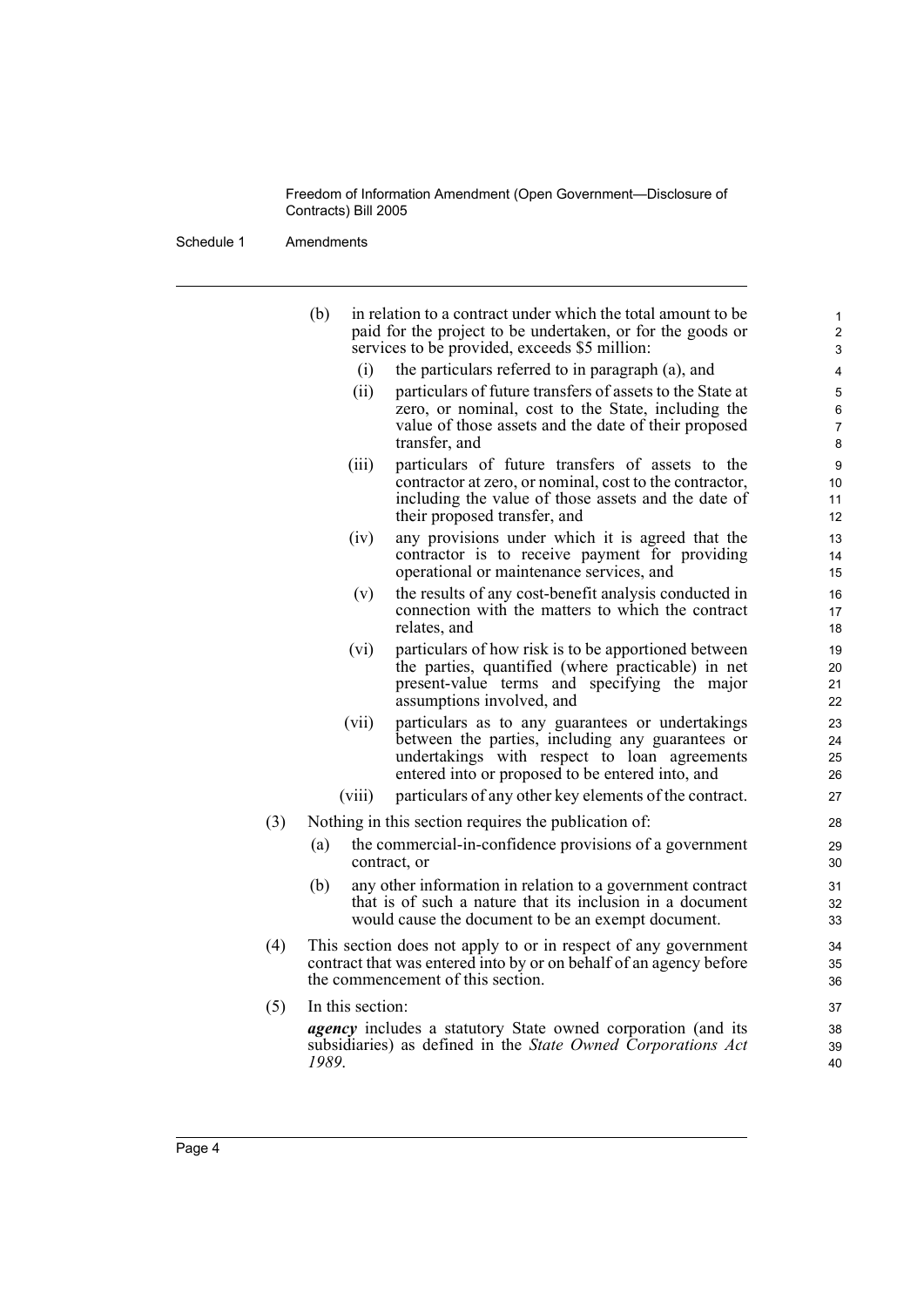#### Amendments Schedule 1

|     | <i>commercial-in-confidence provisions</i> , in relation to a<br>government contract, means any provisions of the contract that<br>disclose:                                                                    |  | 1<br>$\overline{2}$<br>3 |  |  |
|-----|-----------------------------------------------------------------------------------------------------------------------------------------------------------------------------------------------------------------|--|--------------------------|--|--|
|     | (a)<br>the contractor's financing arrangements, or                                                                                                                                                              |  | 4                        |  |  |
|     | (b)<br>the contractor's cost structure or profit margins, or                                                                                                                                                    |  | 5                        |  |  |
|     | any intellectual property in which the contractor has an<br>(c)<br>interest, or                                                                                                                                 |  | 6<br>$\overline{7}$      |  |  |
|     | (d)<br>any matter whose disclosure would place the contractor at<br>a substantial commercial disadvantage in relation to other<br>contractors or potential contractors, whether at present or<br>in the future. |  | 8<br>9<br>10<br>11       |  |  |
|     | <i>contractor</i> , in relation to a government contract entered into by<br>an agency, means the person with whom the agency has entered<br>into the contract.                                                  |  | 12<br>13<br>14           |  |  |
|     | <i>government contract</i> means a contract between an agency and a<br>private sector entity under which the private sector entity agrees:                                                                      |  | 15<br>16                 |  |  |
|     | to undertake a specific project (such as a construction,<br>(a)<br>infrastructure or property development project), or                                                                                          |  | 17<br>18                 |  |  |
|     | to provide specific goods or services (such as information<br>(b)<br>technology services),                                                                                                                      |  | 19<br>20                 |  |  |
|     | but does not include a contract under which the total amount to<br>be paid for the project, or for the goods or services, is less than<br>\$150,000.                                                            |  | 21<br>22<br>23           |  |  |
|     | private sector entity means any person or body (whether<br>incorporated or unincorporated) who or which is not an agency.                                                                                       |  | 24<br>25                 |  |  |
| [2] | <b>Schedule 1 Exempt documents</b>                                                                                                                                                                              |  |                          |  |  |
|     | Insert after clause $7(1)(a)$ :                                                                                                                                                                                 |  | 27                       |  |  |
|     | if it contains matter the disclosure of which would disclose<br>(a1)<br>the commercial-in-confidence provisions of a government<br>contract (within the meaning of section 15A), or                             |  | 28<br>29<br>30           |  |  |
| [3] | Schedule 1, clause 7 (1) (b) (i)                                                                                                                                                                                |  |                          |  |  |
|     | Insert "or commercial-in-confidence provisions" after "trade secrets".                                                                                                                                          |  |                          |  |  |
|     |                                                                                                                                                                                                                 |  |                          |  |  |